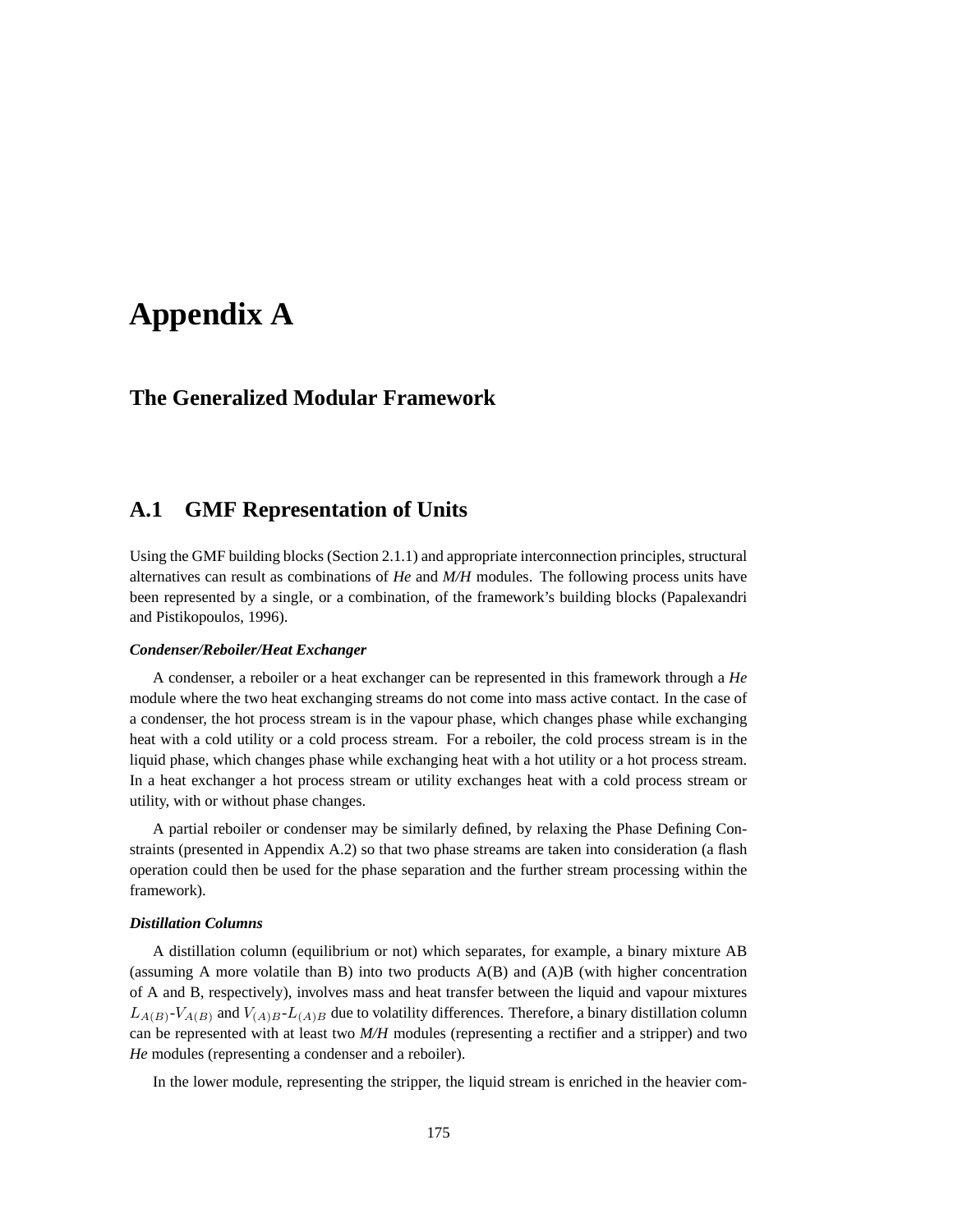ponent, B, which is transferred from the vapour stream  $V_{(A)B}$  (rich in B, as its concentration in B decreases) to the liquid stream  $L_{(A)B}$  (lean in B, as its concentration in B increases). At the same time A is transferred from the liquid (rich in A) to the vapour (lean in A) stream. In the Upper *M/H* module which represents the rectifier, A is transferred from the liquid stream (rich in A) to the vapour stream (lean in A), therefore enriching the vapour stream in A (the most volatile component) in the higher part of the column. Additionally, appropriate liquid and vapour interconnecting streams are necessary between the *M/H* and *He* modules.

#### *Homogeneous Reaction*

A reactor can be represented as a *M/H* module between the reagent mixture and the reaction product mixture. In the case of a reaction  $(A + B \rightarrow C)$ , the liquid - liquid match occurs between:  $L_{AB(C)}$  -  $L_{(AB)C}$ . In this case only one inlet and outlet streams are allowed in the module. But the framework can include possibilities of recycle using bypass streams from the splitter of the *M/H* module outlet (product mixture stream). The possibility of a jacketed reactor can also be represented by interlinking the *M/H* module with a *He* module. In this case the product mixture stream (from the *M/H* module) exchanges heat with a cold utility. A CSTR is represented by the homogeneous liquid - liquid *M/H* module, assuming that the two streams in the match are well mixed. In the same way, a PFR can be realized as a battery of *M/H* modules.

#### *Absorption/ Extraction*

A single *M/H* module can represent an absorber or an extractor where a set of components is transferred between a process stream and a mass separating agent (not between the same process streams as in distillation). The *M/H* module could correspond to trayed or to packed absorption/extractive columns.

#### *Two Phase Reaction*

The difference between the homogeneous reactor and the two phase reactor is that in the latter, streams of different phases are involved, where all the components of the reacting system can be found. Here, the lean side is the stream in which the concentration of the component of interest increases. The mass transfer term consists of two parts, one for the chemical equilibrium (reaction) and one for the phase equilibrium. The streams, as before are immiscible and recycle (bypass) streams can only be directed from the exchanger outlet stream splitters to the same stream inlet module mixers.

#### *Reactive Distillation*

As mentioned above, liquid - vapour matches with reaction can be represented in the GMF as a cluster of trays of reactive distillation. A reactive distillation column can be represented through the GMF with the minimum requirements of three liquid - vapour *M/H* modules (*1* reactive/separating and *2* pure separating). In the reactive/separating *M/H* module, mass transfer is due to consumption/generation (reaction) and to volatility differences. In the case of the reaction of the type  $(A + B \rightarrow C)$  all possible stream combinations are being considered in the superstructure:  $L_{AB(CD)}$ ,  $V_{AB(CD)}$ ,  $L_{(ABC)D}$ ,  $V_{(ABC)D}$ ,  $L_{(AB)C(D)}$ ,  $V_{(AB)C(D)}$ , etc. Depending on the synthesis objectives different structures can evolve out of the superstructure, in which the reaction could take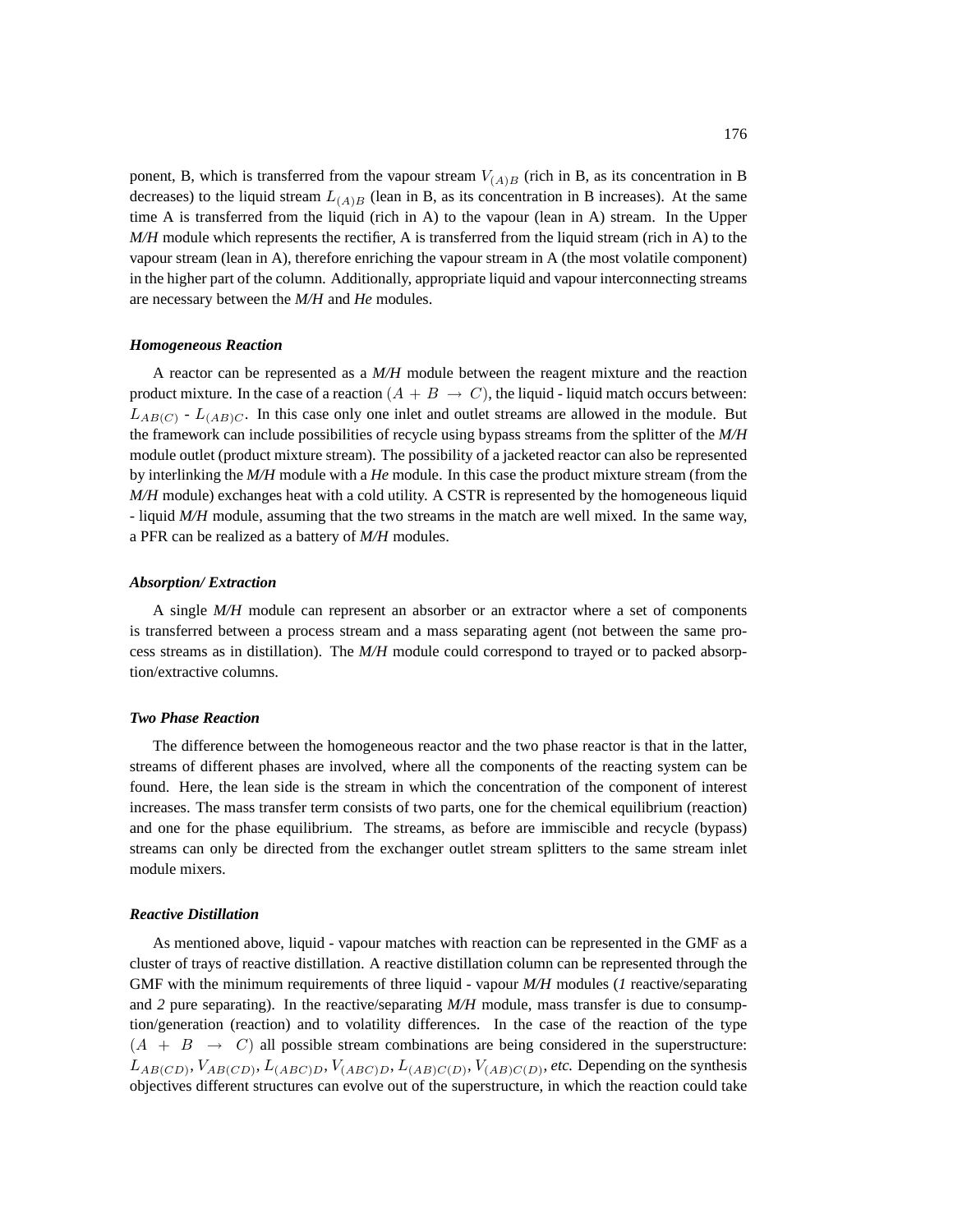place in the liquid phase with the simultaneous transfer of some components from the vapour phase to the liquid and vice versa due to volatility differences in order to aid the chemical reaction. In similar fashion, reactive absorption or extraction can be accordingly represented.

The above show the versatility of the proposed framework, as process units can be identified from a process flowsheet of *M/H* and *He* modules, without the need to postulate these units during the synthesis task, since the superstructure only considers as building blocks modules, which are physically modelled including only fundamental mass and heat exchange principles.

### **A.2 Phase Defining Constraints**

The streams that participate in the superstructure have postulated phases, depending on their composition, temperature and pressure. The Phase Defining Constraints are continuous inequality constraints applied in order to define the phase of each stream (liquid or vapour). The importance of having well defined liquid and vapour streams lies in the fact that the interconnections between the various blocks are such that allow mixing of streams of the same phase. Moreover, the Phase Defining Constraints, along with the Driving Force Constraints are needed for the thermodynamic consistency of the model, upon which the whole framework is based, since in the GMF no phase equilibrium constraints are applied directly between streams of different phases leaving the same *M/H* module.

For liquid phase streams at a given composition and pressure, the Phase Defining Constraints impose that the stream should be subcooled or, at the limit, saturated:

$$
\sum_{j}^{C} (K_j x_j)^L \le 1
$$
\n(A.1)

$$
K_j - \frac{\gamma_j P s a t_j}{\phi_j P} = 0 \tag{A.2}
$$

$$
\sum_{j}^{C} x_j = 1 \tag{A.3}
$$

$$
Psat_j - Psat_j(T) = 0 \t\t (A.4)
$$

$$
\gamma_j - \gamma_j(x_j, T, P) = 0 \tag{A.5}
$$

$$
\phi_j - \phi_j(y_j^*, T, P) = 0 \tag{A.6}
$$

where, L,  $x_j$ , T, P,  $K_j$ ,  $Psat_j$ ,  $\gamma_j$ ,  $\phi_j$ ,  $y_j^*$  are the examined liquid stream and its liquid molar fraction, temperature, pressure, phase equilibrium constant, vapour pressure, liquid activity coefficient, fugacity coefficient and incipient vapour molar fraction, respectively.

Accordingly, for vapour streams at a given composition and pressure, the Phase Defining Constraints impose that the stream should be superheated or, at the limit, saturated:

$$
\sum_{j}^{C} \left(\frac{y_j}{K_j}\right)^V \le 1\tag{A.7}
$$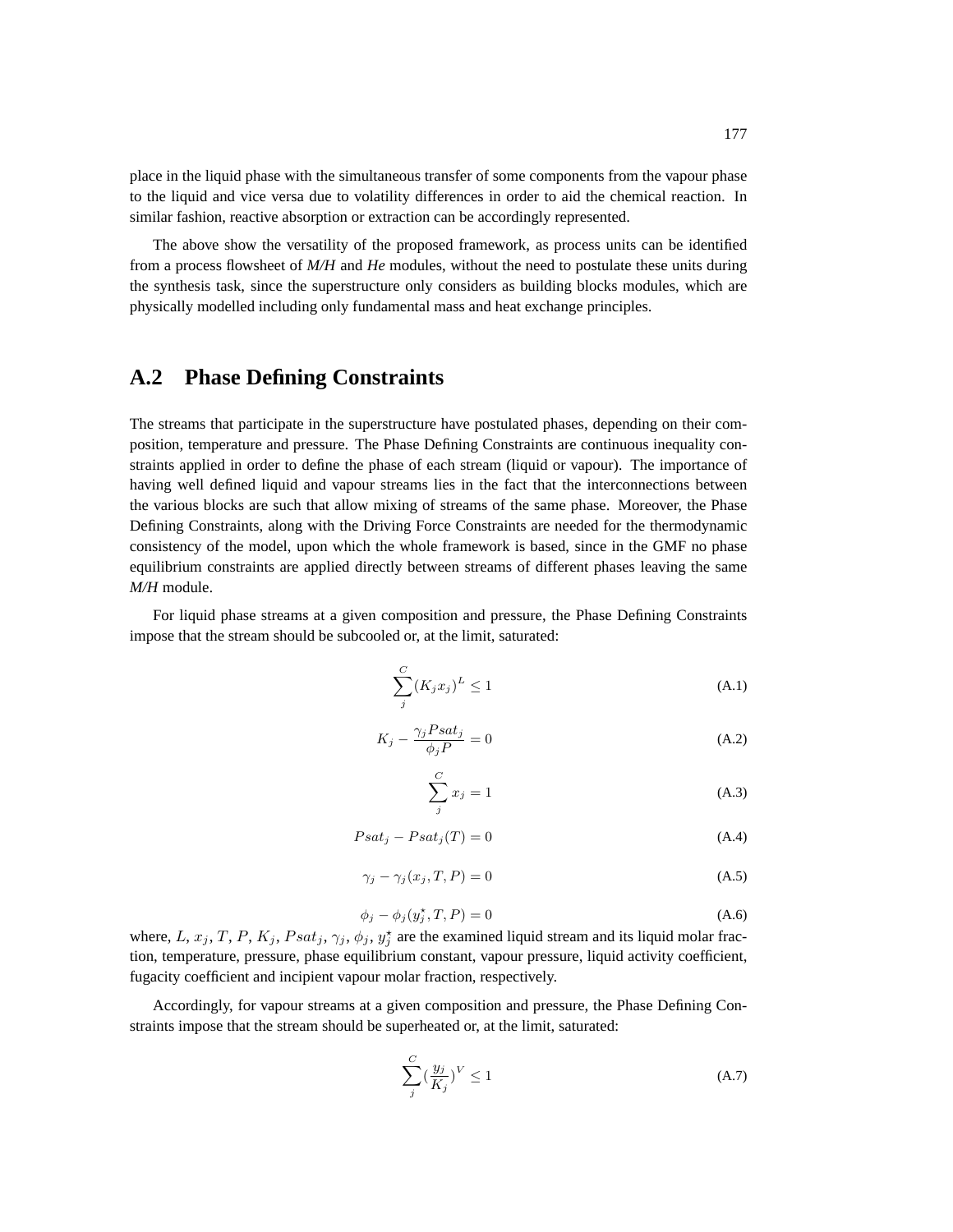$$
K_j - \frac{\gamma_j P s a t_j}{\phi_j P} = 0 \tag{A.8}
$$

$$
\sum_{j}^{C} y_j = 1 \tag{A.9}
$$

$$
Psat_j - Psat_j(T) = 0
$$
\n(A.10)

$$
\gamma_j - \gamma_j(x_j^*, T, P) = 0 \tag{A.11}
$$

$$
\phi_j - \phi_j(y_j, T, P) = 0 \tag{A.12}
$$

where,  $V, y_j, T, P, K_j, Psat_j, \gamma_j, \phi_j, x_j^*$  are the examined vapour stream and its vapour molar fraction, temperature, pressure, phase equilibrium constant, vapour pressure, liquid activity coefficient, fugacity coefficient and incipient liquid molar fraction, respectively.

In the above constraints any method for calculating the thermophysical properties can be incorporated. Therefore, the framework can be applied beyond cases where ideality is assumed. If however ideality can be assumed, then the following simplifications can be made:

- For ideality in the vapour phase (common assumption when pressures are lower than *10* atm), the fugacity coefficient can be assumed equal to unity:  $\phi_j = 1$ .
- For ideality in the liquid phase (when known ideal liquid mixtures are used and the pressures are low), the liquid activity coefficient is also assumed equal to unity:  $\gamma_i = 1$ .

Both the expressions for the liquid and the vapour phase defining constraints have an upper bound of unity. A lower bound is imposed on these constraints, with the nominal value of *0.8* (Ismail, 1998). This bound is not necessary and it is used in order to prohibit the system from high levels of superheating and supercooling.

## **A.3 Driving Force Constraints**

The Driving Force Constraints were developed based on the analogies between mass and heat transfer. In the case of pure heat exchange, heat is transferred from a hot to a cold stream due to a temperature gradient. The pure heat transfer constraints are constructed according to the type of contact (countercurrent, concurrent, etc). For instance, in the case of the countercurrent *He* modules of the GMF, assuming a minimum temperature approach of  $\Delta T_{min}$ , the Driving Force Constraints, applied at both sides of the module, are:

$$
T_{hot}^{in} - T_{cold}^{out} \ge \Delta T_{min} \tag{A.13}
$$

$$
T_{hot}^{out} - T_{cold}^{in} \ge \Delta T_{min} \tag{A.14}
$$

However, in the case of mass transfer between two streams, the phenomena are multidimensional due to the number of components that simultaneously exchange mass and on the type of mass exchange mechanisms taking place. Usually, mass exchange occurs due to a concentration gradient between different immiscible phases, or between reactive streams (between reagent and product

178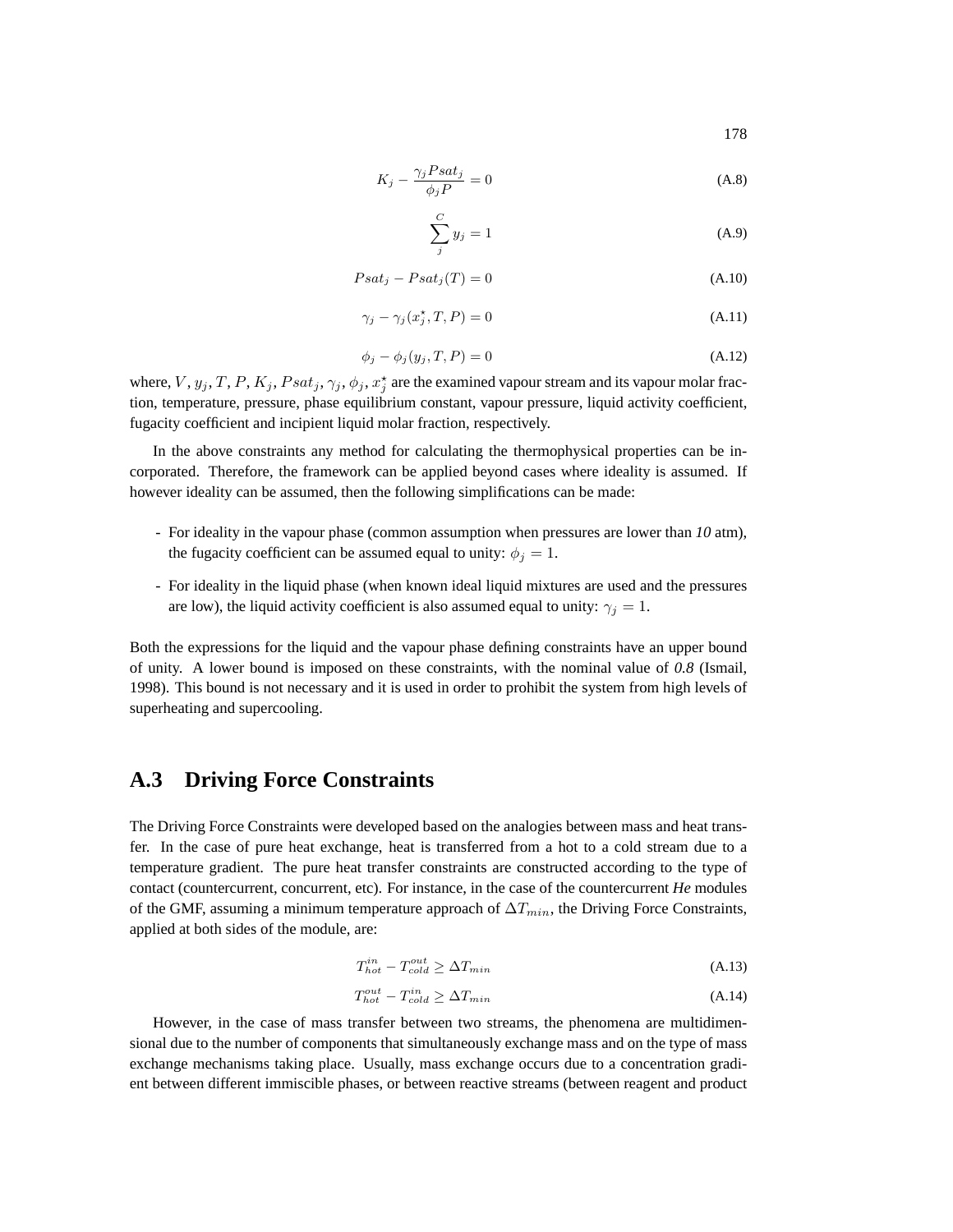streams) or in combinations of the two. In these cases, the limiting condition for mass exchange is the physical equilibrium, the chemical equilibrium or a combination of the two, respectively. This limiting condition is a function of stream composition, temperature and pressure and it constitutes the basis of the Driving Force Constraints. Since temperature changes are allowed in the *M/H* modules, the latter can represent cases of either sequential or simultaneous mass and heat exchange. Therefore, the framework's *M/H* modules can be used for the representation of both energy and mass separating agent processes.

According to Papalexandri and Pistikopoulos (1996), mass and heat transfer occurs between streams of different phase and between reagent/product streams when reactions are possible. In Ismail (1998), these cases were extended to the combination of the two, covering simultaneous hybrid reactive/separating systems. The Driving Force Constraints were developed in order to ensure mass transfer feasibility between a rich and a lean stream, same as the heat Driving Force Constraints between a hot and a cold stream and to define the distribution of the components, in conjunction with the conservation laws. A rich stream, in a component of interest,  $j$ , is a stream with decreasing j concentration and a lean stream is the one with increasing j concentration (El-Halwalgi and Manousiouthakis, 1989). It is possible that the same stream could have the opposite identity for another component in a multicomponent mass transfer process. For instance, in the stripper of an ideal binary distillation column, the light component is transferred from the liquid to the vapour phase (hence, the liquid is the rich stream and the vapour is the lean stream). At the same time, the heavy component is transferred from the vapour to the liquid phase, hence, for that component the vapour is the rich stream and the liquid is the lean stream. Therefore, Driving Force Constraints have to be imposed for all transferred components, defining their distribution.

The condition for mass transfer between a rich and a lean stream is shown below. Lets assume two streams, Y and X with  $y_i$  and  $x_j$  concentrations in j, respectively. If the Y stream is the rich stream in  $j$  then, the following mass transfer condition should hold:

$$
y_j \ge x_j \tag{A.15}
$$

on the contrary, if the  $X$  stream is the rich stream in  $j$ , then:

$$
x_j \ge y_j \tag{A.16}
$$

To be more precise, mass transfer feasibility is ensured when the concentration of the transferred component in the rich stream is higher than its concentration that would have been in equilibrium with that of the lean stream. For instance, when physical equilibrium takes place between the above  $X$  and  $Y$  streams, the equilibrium relation and the mass transfer feasibility condition (assuming that  $Y$  is the rich stream in  $i$ ), are:

$$
(y_j)^{eq} = f_j^{eq}(x_j) \tag{A.17}
$$

$$
y_j \ge (y_j)^{eq} \Rightarrow y_j \ge f_j^{eq}(x_j)
$$
\n(A.18)

In the above binary distillation example, these mean that for a rich stream in component  $j$ , the operating line should always be above the equilibrium line in a *x-y* diagram (the opposite should hold for the lean stream).

Similarly to the heat Driving Force Constraints, the Driving Force Constraints for mass and heat exchange are dependent on the type of contact. The Driving Force Constraints should be written for both sides of a *M/H* module, ensuring mass transfer feasibility inside the module. However, this holds when the equilibrium lines are convex for the rich and concave for the lean streams (as defined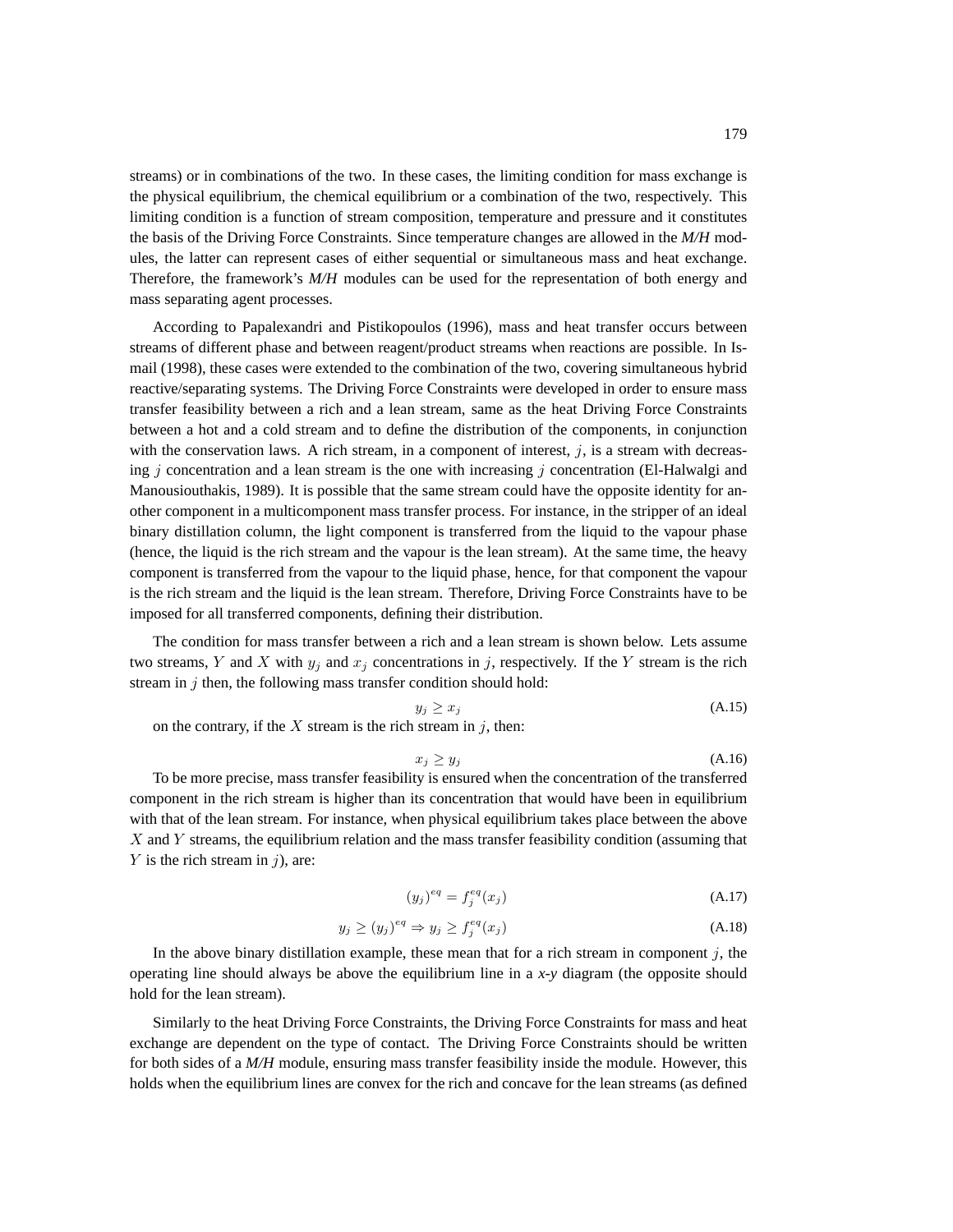

Figure A.1: Mass/Heat module

for each component). When this is not the case, driving force constraints should be taken in discrete points inside the *M/H* module.

#### **Driving Force Constraint Property**

An interesting point is that the Driving Force Constraints of the GMF do not require an *a-priori* knowledge of the mass transfer direction for each component in the various *M/H* modules. The framework determines the mass transfer direction for each component according to the phenomena taking place. The condition that always holds is that, *for each component, the product of the distance from the equilibrium and the change of the component's amount after passing through a M/H module, will always be greater or equal to zero, regardless of the mass transfer direction*. This property is demonstrated in the following example.

Lets assume the countercurrent *M/H* module of Figure A.1 between two streams (for instance a liquid and a vapour stream) with a physical equilibrium condition, as in equation (A.17).

#### **Case 1**

If component  $j$  is transferred from the vapour (rich) to the liquid (lean) stream, then the amount of this component in the effluent vapour stream should decrease, defining the quantity  $g1_i$ , as:

$$
g1_j = V^{in} y_j^{in} - V^{out} y_j^{out} \ge 0
$$
 (A.19)

The feasibility condition is based on the limiting countercurrent equilibrium condition, defining the distance from equilibrium  $(g2_j \text{ and } g3_j)$  at the two sides of the module, as:

$$
g2_j = y_j^{in} - (y_j^{in})^{eq} \ge 0 \implies y_j^{in} - f_j^{eq}(x_j^{out}) \ge 0
$$
\n(A.20)

$$
g3_j = y_j^{out} - (y_j^{out})^{eq} \ge 0 \implies y_j^{out} - f_j^{eq}(x_j^{in}) \ge 0
$$
\n(A.21)

The Driving Force Constraints are defined as:

$$
(g1_j g2_j) \ge 0 \tag{A.22}
$$

$$
(g1_j g3_j) \ge 0 \tag{A.23}
$$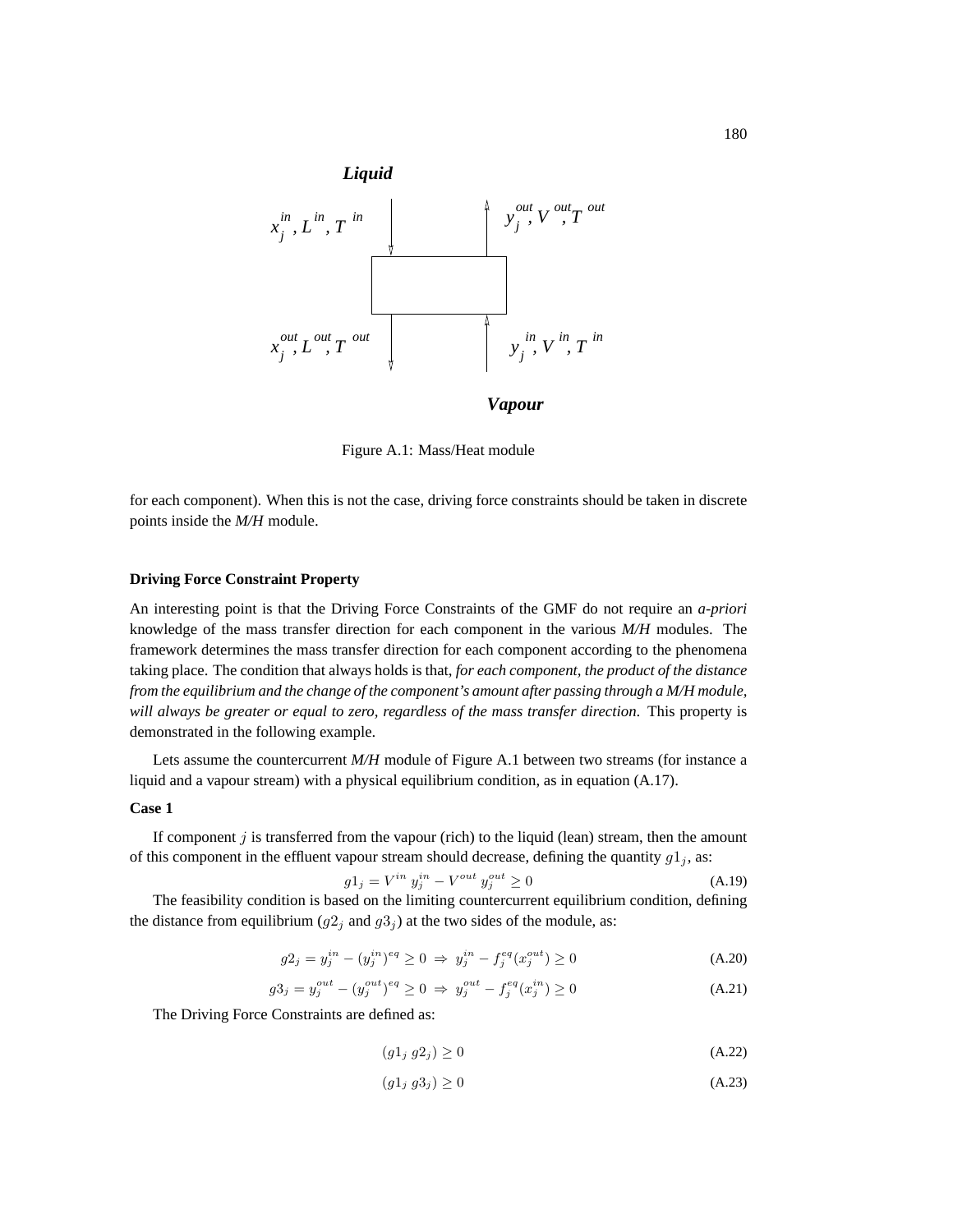### **Case 2**

If however,  $j$  is actually transferred from the liquid to the vapour streams, then:

$$
g2_j = y_j^{in} \frac{g1_j = V^{in} y_j^{in} - V^{out} y_j^{out} \le 0}{(A.24)}
$$
  
\n
$$
g2_j = y_j^{in} - (y_j^{in})^{eq} \le 0 \Rightarrow y_j^{in} - f_j^{eq}(x_j^{out}) \le 0
$$
\n(A.25)

$$
g3_j = y_j^{out} - (y_j^{out})^{eq} \le 0 \implies y_j^{out} - f_j^{eq}(x_j^{in}) \le 0
$$
\n(A.26)

The Driving Force Constraints in this case will also be:

$$
(g1_j g2_j) \ge 0 \tag{A.27}
$$

$$
(g1_j g3_j) \ge 0 \tag{A.28}
$$

As it can be seen, the Driving Force Constraints (equations (A.22) and (A.23)) hold for any direction of mass transfer for each component. The actual mass transfer direction for each component does not need to be postulated and it is determined by these general Driving Force Constraints in conjunction with the other constraints of the GMF physical model.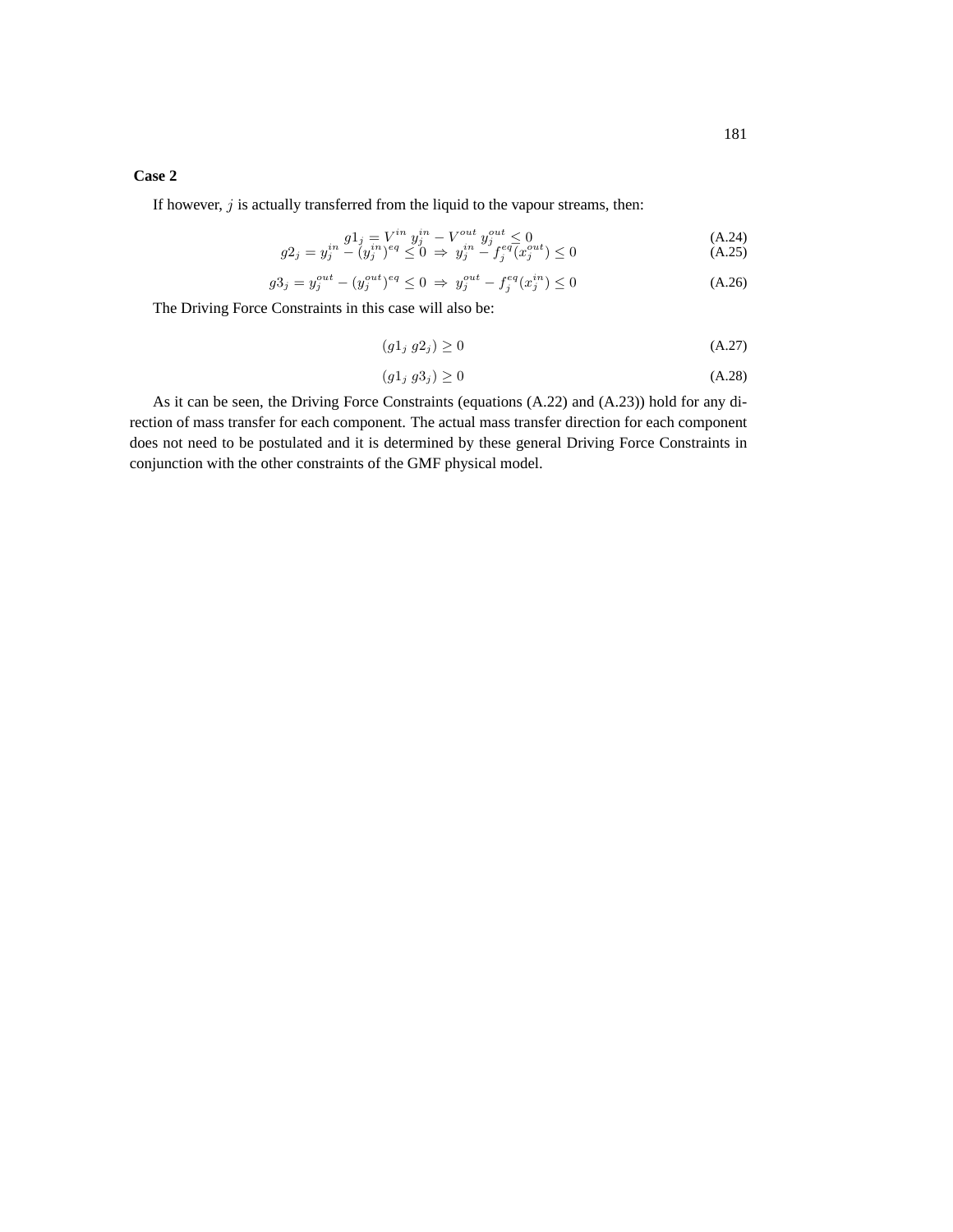## **A.4 Simple Distillation Column Statistics - Trayed Model**

| <b>Model Equations</b>                  |                |           |
|-----------------------------------------|----------------|-----------|
| <b>Feeds Splitter</b>                   | (I)            |           |
| <b>Feed Bubble Point</b>                | (I)            |           |
| <b>Total Mass Balances</b>              | (N)            |           |
| <b>Component Mass Balances</b>          | (NC)           |           |
| <b>Energy Balances</b>                  | (N)            |           |
| Phase Equilibrium                       | (NC)           |           |
| <b>Summation Corrections</b>            | (N)            |           |
| Reflux Ratio Definition                 | (I)            |           |
| <b>Product P2 Definition</b>            | (I)            |           |
| Zeroing of $V_N$                        | (1)            |           |
| Liquid and Vapour Enthalpy Definitions  | 2(N)           |           |
| <b>Equilibrium Constant Definitions</b> | (NC)           |           |
| Uniform Column Pressure Spec            | (I)            |           |
| <b>Distillate Purity Spec</b>           | (I)            |           |
| Overall:                                | $N(3C+5)+2I+5$ |           |
| <b>Model Variables</b>                  |                |           |
| <b>Feed Interconnection</b>             | (I)            |           |
| <b>Feed Temperature</b>                 | (I)            |           |
| Liquid and Vapour Flowrates             | 2(N)           |           |
| Distillate Flowrate                     | (I)            |           |
| <b>Bottoms Flowrate</b>                 | (1)            |           |
| Liquid and Vapour Molar Fractions       | 2(NC)          | The above |
| <b>Reboiler Duty</b>                    | (I)            |           |
| Condenser Duty                          | (I)            |           |
| Reflux Ratio                            | (I)            |           |
| Column Pressure                         | (1)            |           |
| Liquid and Vapour Enthalpies            | 2(N)           |           |
| Equilibrium Constant                    | (NC)           |           |
| <b>Overall</b>                          | $N(3C+5)+2I+6$ |           |
|                                         |                |           |

statistics are based on the tray-by-tray rigorous distillation column model of Viswanathan and Grossmann (1993). For the examined optimization problem of Section 2.4.3 (where *N=25* and *C=2*) the number of equations and variables is *282* and *283*, respectively. The remaining degree of freedom is the reflux ratio, which will be optimized in the optimization problem posed.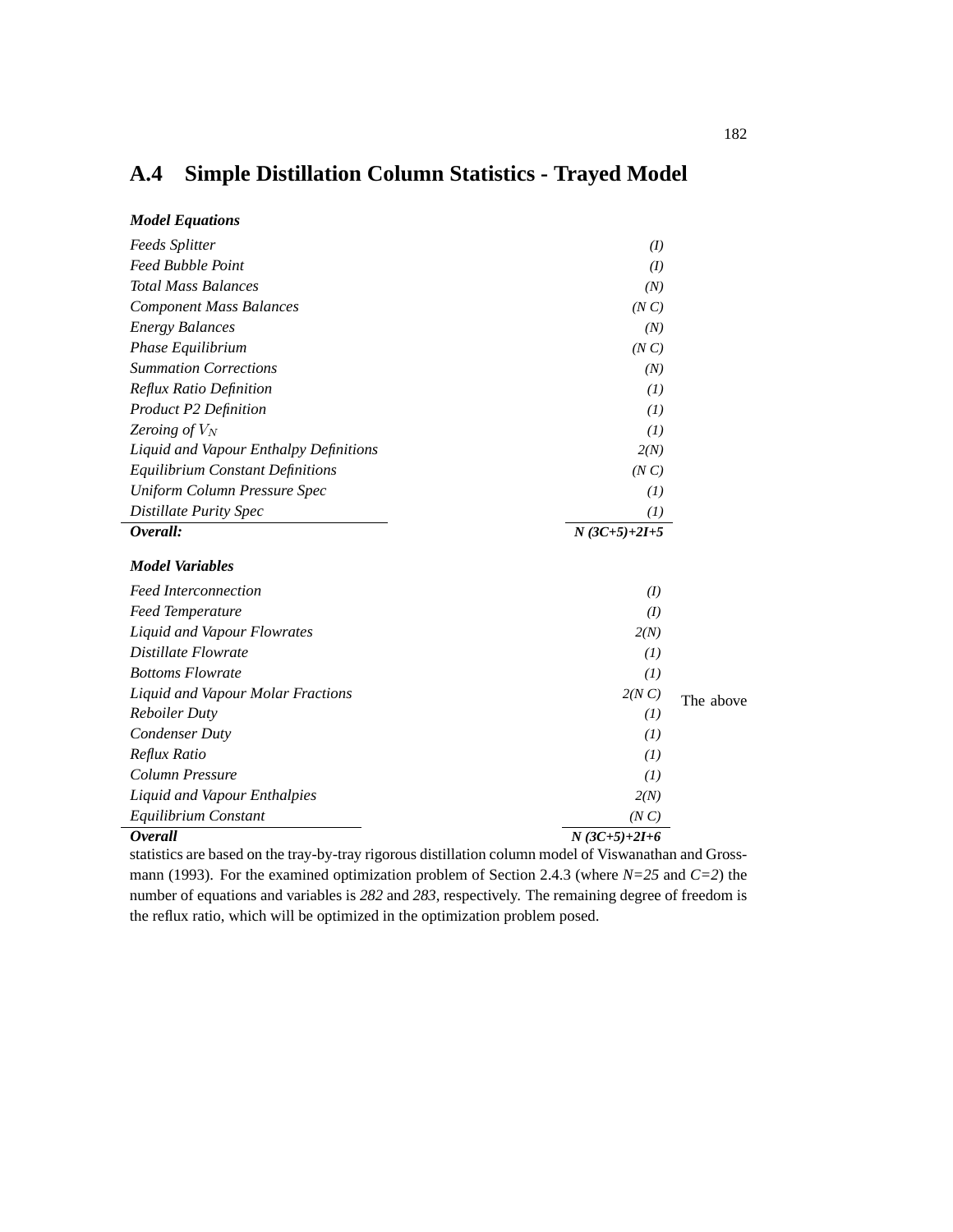## **A.5 Simple Distillation Column Statistics - GMF Model**

According to the GMF Physical Model of Section 2.3.3 and to the problem specific specifications of the binary distillation separation case study of Section 2.4.3, the system equality constraints and variables are given below, on a GMF building block basis. For simplicity *C*, *I*,  $E^E$ ,  $E^{CE}$  and  $E^{HE}$ represent here the corresponding sets' cardinalities.

| <b>Model Equations</b>         |                                                                 |
|--------------------------------|-----------------------------------------------------------------|
| <b>Feed Splitters</b>          | 2(I)                                                            |
| <b>Upper Auxiliary Block</b>   | $(4E^{E}+2E^{E}C)$                                              |
| <b>M/H Main Block</b>          | $(3E^{E}+E^{E}C)$                                               |
| Lower Auxiliary Block          | $(4E^{E}+2E^{E}C)$                                              |
| Cooler Module                  | $(4E^{CE} + E^{CE}C)$                                           |
| Heater Module                  | $(4E^{HE}+E^{HE}C)$                                             |
| <b>Product Mixers</b>          | $(3P+PC)$                                                       |
| <b>Enthalpy Definitions</b>    | $(I+6E^{E}+2E^{HE}+2E^{CE}+P)$                                  |
| Equil. Const. Definitions      | $(I+6E^{E}+2E^{HE}+2E^{CE}+P)C$                                 |
| Module Pressure Spec           | $(E^E)$                                                         |
| <b>Reflux Ratio Definition</b> | (I)                                                             |
| Distillate Purity Spec         | (I)                                                             |
| <b>Total</b>                   | $E^{E}$ (11C+18)+( $E^{CE}$ + $E^{HE}$ )(3C+6)+P(2C+4)+I(C+3)+2 |
| <b>Model Variables</b>         |                                                                 |
| $Flowrates$ (†)                | $(4E^{E} + E^{CE} + E^{HE} + P)$                                |
| Molar Fractions (†)            | $(6E^{E}+E^{CE}+E^{HE}+P)C$                                     |
| Temperatures $(\sharp)$        | $(I+6E^{E}+2E^{CE}+2E^{HE}+P)$                                  |
| <i>Heater Duty</i> $(Q_e^H)$   | $(E^{HE})$                                                      |
| Cooler Duty $(Q_e^C)$          | $(E^{CE})$                                                      |
| Enthalpies $(\S)$              | $(I+6E^{E}+2E^{CE}+2E^{HE}+P)$                                  |
| Equilibrium Constants $(i)$    | $(I+6E^{E}+2E^{CE}+2E^{HE}+P)C$                                 |
| $M/H$ module Pressure $(P_e)$  | $(E^E)$                                                         |
| Reflux Ratio(r)                | (I)                                                             |
| <b>Total</b>                   | $E^{E}$ (12C+17)+( $E^{CE}$ + $E^{HE}$ )(3C+6)+P(2C+3)+I(C+2)+1 |

where:

 $\dagger$  ( $f_e^{LI}, f_e^{LO}, f_e^{VI}, f_e^{VO}, f_e^C, f_e^H, f_p^P$ )  $\frac{1}{\tau}\left(x_{e,c}^{LI},x_{e,c}^{LO},x_{e,c}^{VI},x_{e,c}^{VO},x_{e,c}^{LA},x_{e,c}^{VA},x_{e,c}^{C},x_{e,c}^{H},x_{p,c}^{P}\right)$  $\sharp\ (T_{i}^{F},T_{e}^{LI},T_{e}^{LO},T_{e}^{VI},T_{e}^{VO},T_{e}^{LA},T_{e}^{VA},T_{e}^{CI},T_{e}^{CO},T_{e}^{HI},T_{e}^{HO},T_{p}^{P})$  $\S~(H_{i}^{F},H_{e}^{LI},H_{e}^{LO},H_{e}^{VI},H_{e}^{VO},H_{e}^{LA},H_{e}^{VA},H_{e}^{CI},H_{e}^{CO},H_{e}^{HI},H_{e}^{HO},H_{p}^{P})$  $\natural\ (K_{i,c}^F, K_{e,c}^{LI}, K_{e,c}^{LO}, K_{e,c}^{VI}, K_{e,c}^{VO}, K_{e,c}^{LA}, K_{e,c}^{VA}, K_{e,c}^{CI}, K_{e,c}^{CO}, K_{e,c}^{HI}, K_{e,c}^{HO}, K_{p,c}^{P})$ 

The above sets of variables are not complete unless the system includes the *case specific* stream Interconnections. These are represented in the Structural Model through the secondary binary variables and in the Physical Model through the corresponding flowrates. The Mixed Integer constraints